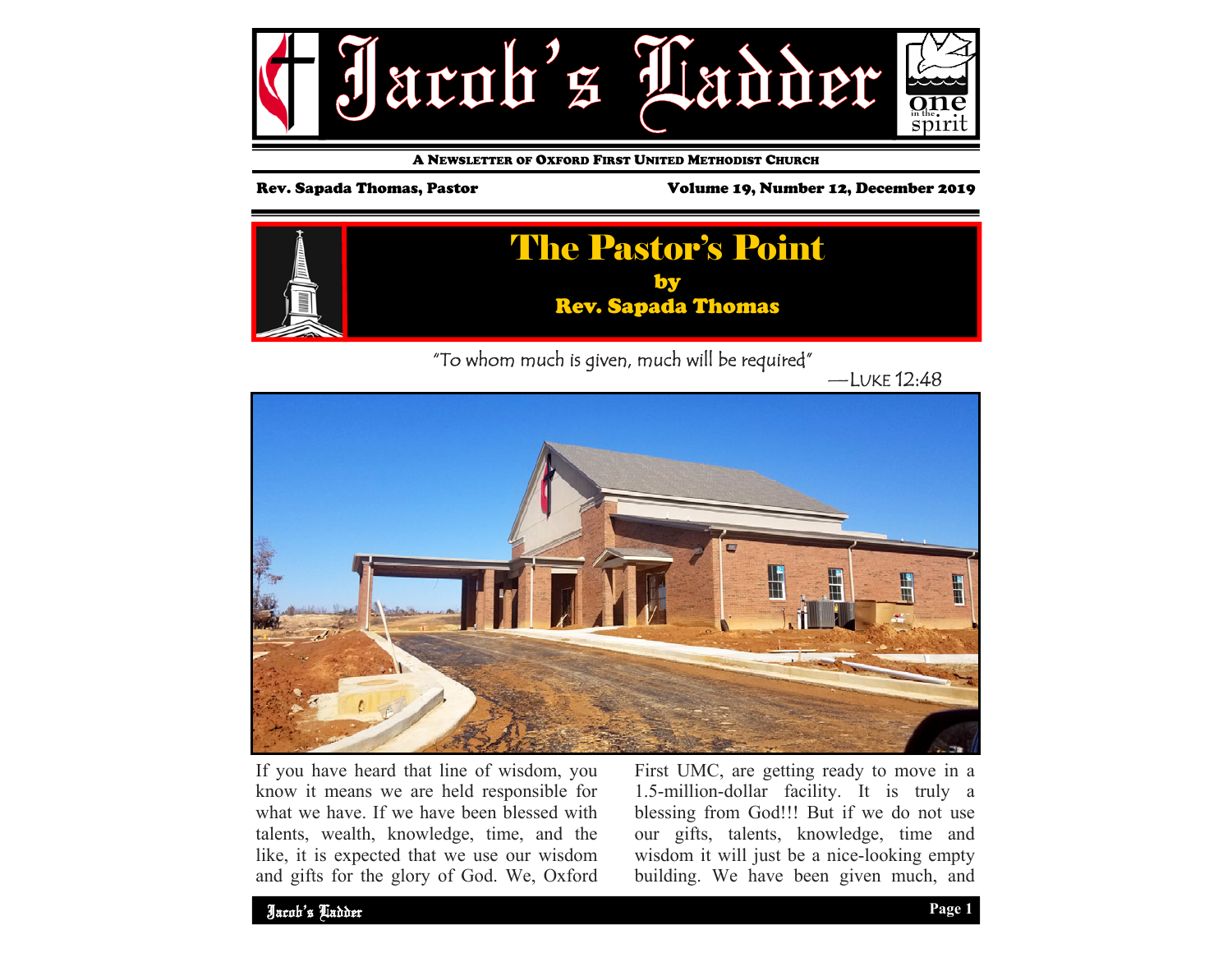God will require much for us to be faithful to Him in making disciples for the transformation of the world. Let's not just celebrate the building of a church facility, but rather let's celebrate God giving us "much" space to do what God has "required" us to do. Please join me in using your talents, wealth, knowledge, time, and wisdom to use

**McGlawn Honored** 



Jimmy McGlawn was honored recently with a plaque and honorarium from Oxford First UMC, presented to him by Sabrina Vaughn and Sharon Calomese (pictured above). Jimmy moved back to Oxford, his hometown after having been gone 40 years. He retired from the VA Medical Hospital after 30 years of service. His position as the Associate Director, managing staff and handling a budget of millions of dollars, has allowed God to use him and the knowledge He blessed him with, to help with the building of His kingdom. Jimmy, as Trustee Chair, has overseen the building of Oxford First UMC's new worship facility.

Jimmy attended church occasionally, but once he moved back home, he decided to reconnect with his home church. Every thing is in Gods perfect timing. This is not to brag on Jimmy but to thank him for his time and

what God has given us to make it a blessing, not only to us, but also to our brothers and sisters in our community. Let us live out our church mission of, **"Regenerating Passion, Reaching People, and Renewing Purpose"**  to make disciples for Jesus Christ for the transformation of the world.

efforts. All praise, honor and glory go to God for what He has allowed him to do. It's like the song *'Lord I'm Available To you'*, the part that says now I'm giving back to You all the tools you gave to me. Thank you, Jimmy, for being obedient, whether you knew it or not.



**6:00 ඉ.ආ. - 9:00 ඉ.ආ.** 

by Sunday, Dec. 22 to be included in the This celebration will be at the Hampton Inn Conference Center, 103 Ed Perry Blvd, Oxford, MS 38655. The food will be catered. This celebration is open to ALL members of Oxford First. Tickets are on sale for \$10. If you would like a ticket please see Minnie Milliner. We only have a max of 70 tickets available. This will be a semi-formal event. If you have any picture of any event taken at Oxford First this year please email the picture to Pastor Thomas at *gsthomas94@gmail.com*  presentation at our "God is Good" celebration. Any pictures received after December 22 will not be included.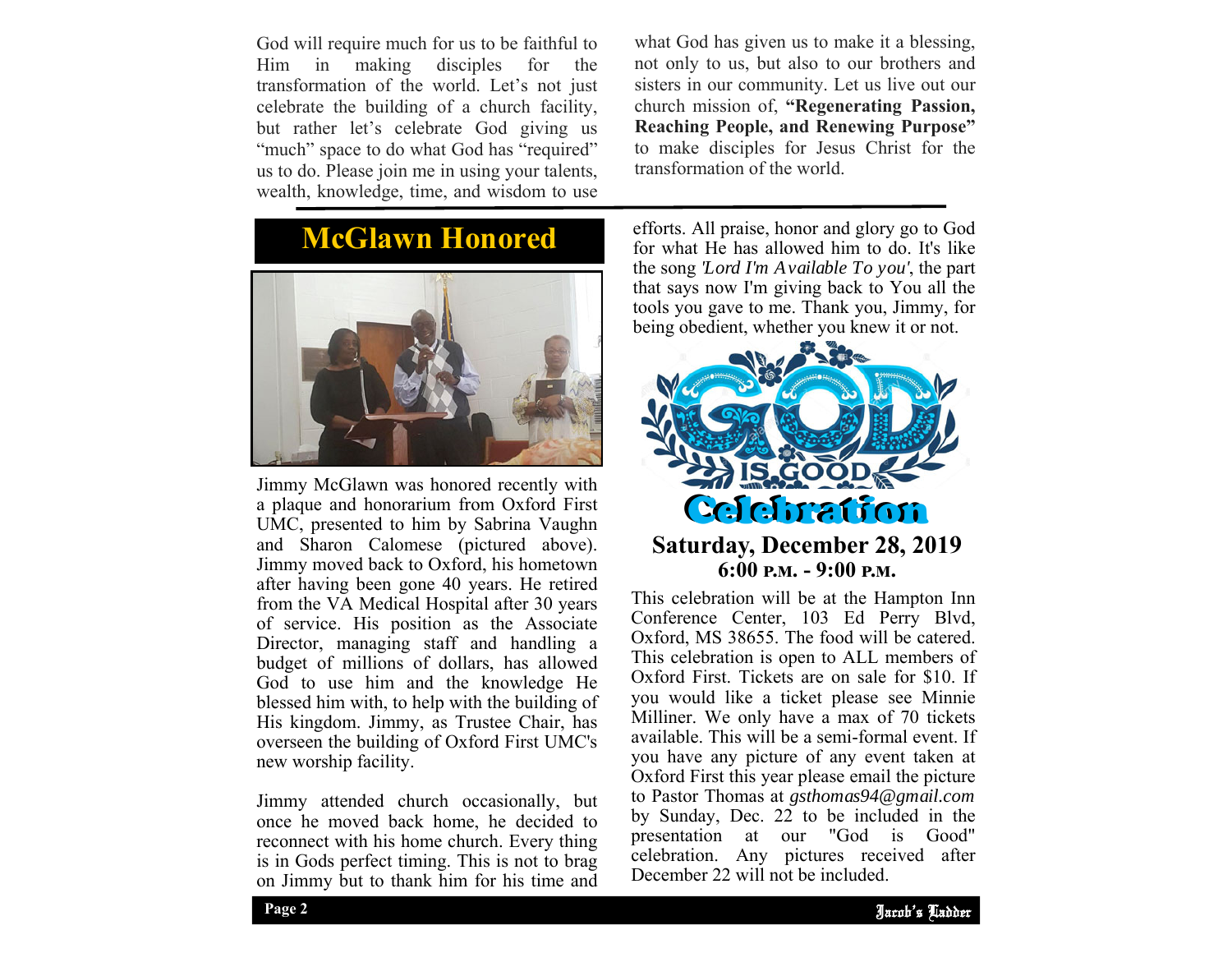## SIX LITTLE STORIES WITH LOTS OF MEANINGS

- 1) Once all the villagers decided to get together to pray for rain. On the day of prayer, all the people gathered, but only one boy came with an umbrella. That is FAITH.
- 2) When you throw babies in the air, they laugh because they know you will catch them. That is TRUST.
- 3) Every night we go to bed without any assurance of being alive the next morning, but still we set the alarms to wake up. That is HOPE.
- 4) We plan big things for tomorrow in spite of zero knowledge of the future. That is CONFIDENCE.
- 5) We see the world suffering, but still we get married and have children. That is LOVE.
- 6) On an old man's shirt was written a sentence "I am not 80 years old; I am sweet 16 with 64 years of experience." That is ATTITUDE.

Have a Merry Christmas and a Happy New Year, and live your life like these six stories. Remember – Good friends are the rare jewels of life, difficult to find and impossible to replace!!